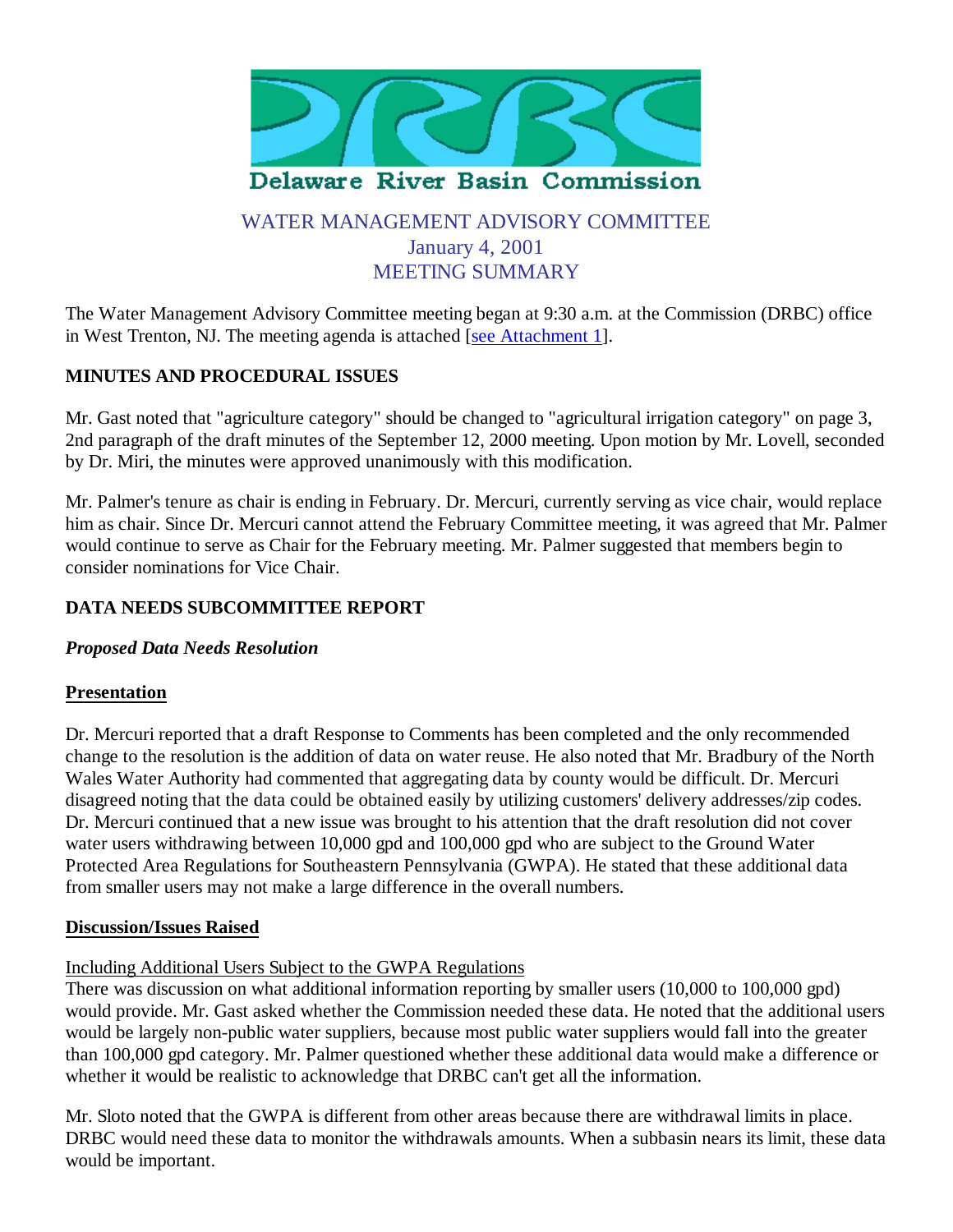Mr. Gast noted that Pennsylvania was already getting monthly withdrawal amounts and much of the other data required by the resolution from these smaller users. However, for data other than monthly withdrawal amounts, the data are collected through administrative code and there is no legal requirement that mandates users to submit it. While they have been successful in getting the data, these users should be included in the resolution to provide an enforcement mechanism.

Ms. Bowers asked whether DRBC was currently getting sufficient and appropriate data to maintain the databases needed to monitor ground water balances in the subbasin and whether there are any improvements that should be made through the resolution. She asked whether Greg Cavallo had reviewed the resolution.

Ms. Siskind replied that Greg Cavallo had reviewed the resolution, but did not know if he reviewed it with these specific questions in mind. He would not be returning to the office until late in the afternoon. She noted that for the smaller users in the GWPA, Pennsylvania was getting all data specified in the resolution for public water suppliers but she wasn't sure about the self-supplied. Mr. Gast clarified that Pennsylvania collects all the data for the smaller public water suppliers except water usage categories by county; instead they receive customer breakdowns by municipality.

Ms. Bowers asked whether Pennsylvania receives wastewater data. Mr. Gast replied that every water use survey requests withdrawal, use, and discharge information for self-supplied users. He noted that the information would be difficult to obtain for public water suppliers because the water supply and wastewater discharge service areas are often different and public suppliers may not know where the wastewater is discharged. Ms. Siskind noted that the resolution requests this information of public water suppliers only "if known." Mr. Palmer commented that it wouldn't take public water suppliers a lot of effort to find out where the wastewater is discharged.

Mr. Sloto said the resolution provides a wonderful opportunity to develop a database with consistent categories over multiple years. It would serve the needs of a variety of users. Having all the data in one database including the GWPA data would provide one stop shopping; it wouldn't be necessary to access different databases.

Mr. Palmer said, that while it would be preferable to have a perfect document for next week's Commission meeting, the Commissioners should pass the current resolution and then amend it by adding the smaller GWPA users.

Ms. Bowers asked how much additional time it would take to incorporate the GWPA users and renotice. Ms. Siskind responded that it could not be done by the February Commission meeting, but it could probably be ready for the April Commission meeting. The renoticing would include an additional public comment period and public hearing. Mr. Gast stated that in January the Commissioners could approve notification of a revised resolution. Publishing and a 30 day comment period could be completed by mid-March which would give the Committee a month to review comments. Dr. Mercuri commented that his preference would be to adopt the current resolution with a subsequent amendment.

Ms. Noble expressed concern about Mr. Sloto's earlier comment on the need to go to multiple databases. Mr. Gast commented that Pennsylvania sends all the data to DRBC. Mr. Sloto stated that as long as the data were contained in one database, it isn't a problem. Ms. Bowers stated that DRBC may have the data but they aren't in their databases. She continued that DRBC's database contains part of the data and the rest are in other places. When one tries to piece together the databases, there are inconsistencies and missing and mismatched data. Including the smaller GWPA users in the resolution offers an opportunity to get a consistent data management process set up.

Mr. Gast suggested that if the Committee wants a regulatory basis to collect the GWPA data with enforcement behind it, the additional users should be included. Pennsylvania's preference would be to include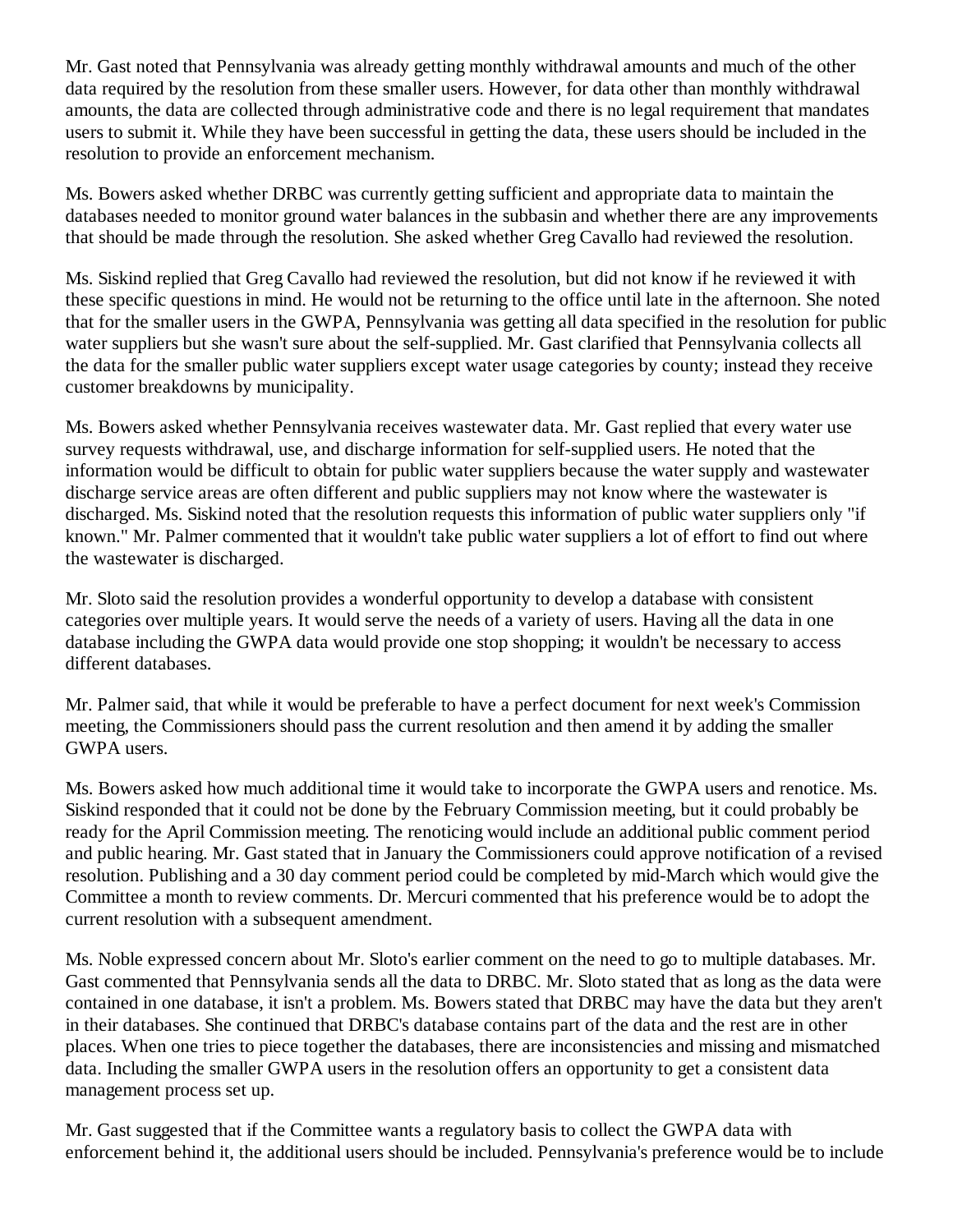the GWPA users in the current version, particularly if Mr. Goldberg determines that the resolution wouldn't require renoticing. If the change would require renoticing, the Commission could adopt it in its current form, with the understanding that they would modify it.

Ms. Siskind noted that the resolution requests 2000 year data and that may be a reason to adopt the resolution sooner rather than later. Ms. Bowers replied that the year 2000 is over and therefore there is no time pressure to move more quickly. Mr. Gast added that Pennsylvania would not be collecting the data before April because they are automating their forms.

Mr. Liebold asked how many additional GWPA users would be covered and what percentage of water use they represent. Ms. Bowers responded that on a basin-wide basis they represent a relatively small percentage, but for an individual subbasin, the usage becomes much more important.

Mr. Palmer commented that there is clear agreement among Committee members that the additional GWPA users should be included in the resolution. He suggested tabling, until after lunch and a possible call from Mr. Goldberg, the Committee's decision on whether to recommend that the resolution be renoticed or the GWPA users be added through an amendment.

### Including Requirements for Reporting Water Reuse

Ms. Siskind stated that a commentor suggested that the resolution request information relating to water reuse. Ms. Siskind suggested adding two questions for self-supplied users to distinguish between internal recycle at a plant and reclaimed wastewater: (1) Is water reused? (Y/N) (2) Is wastewater reclaimed? (Y/N). Mr. Gast and Ms. Bowers suggested also asking for percent reused and percent recycled. The information would be requested "if known." Ms. Siskind noted that some water users (withdrawals) don't have information on wastewater. Mr. Palmer stated that the resolution wouldn't get 100% of the information. Ms. Siskind noted that if additional information was needed, a list of water reusers could be generated and contacted. The Committee agreed that this information on water reuse should be added to the resolution.

Ms. Noble raised the issue of natural gas generators' use of treated wastewater effluent. Dr. Miri stated that nobody allocates wastewater. Mr. Gast agreed noting that power plants, a highly consumptive use, have started to look toward wastewater to meet their water supply needs.

#### Water Use data by County

Ms. Siskind asked whether everyone agreed with the response to Mr. Bradbury's comment that aggregating data by county would be difficult. There was general agreement that the response was satisfactory. Mr. Gast noted that water companies have been providing Pennsylvania with numbers of customers by use category by municipality. If water companies can provide this information, they should be able to report water use by county. Mr. Palmer agreed noting that customers can be sorted by zip code.

The Committee had no other comments on the Response to Comments document.

### **Other**

Mr. Gast noted that "If the withdrawal or purchased water serves more than one county" be deleted from all applicable sections because it implied that if a withdrawal did not serve more than one county, the information need not be reported. There was general agreement that this change should be made.

Mr. Lovell asked for clarification on the meaning of "Bulk Supplier's Source Name" and whether it was referring to system name or water source. Ms. Siskind replied that it referred to water source and was consistent with language in other sections of the resolution. There was general agreement not to make a change to this language.

Mr. Ali suggested that all units in the resolution be changed from "mg" to "MG." There was general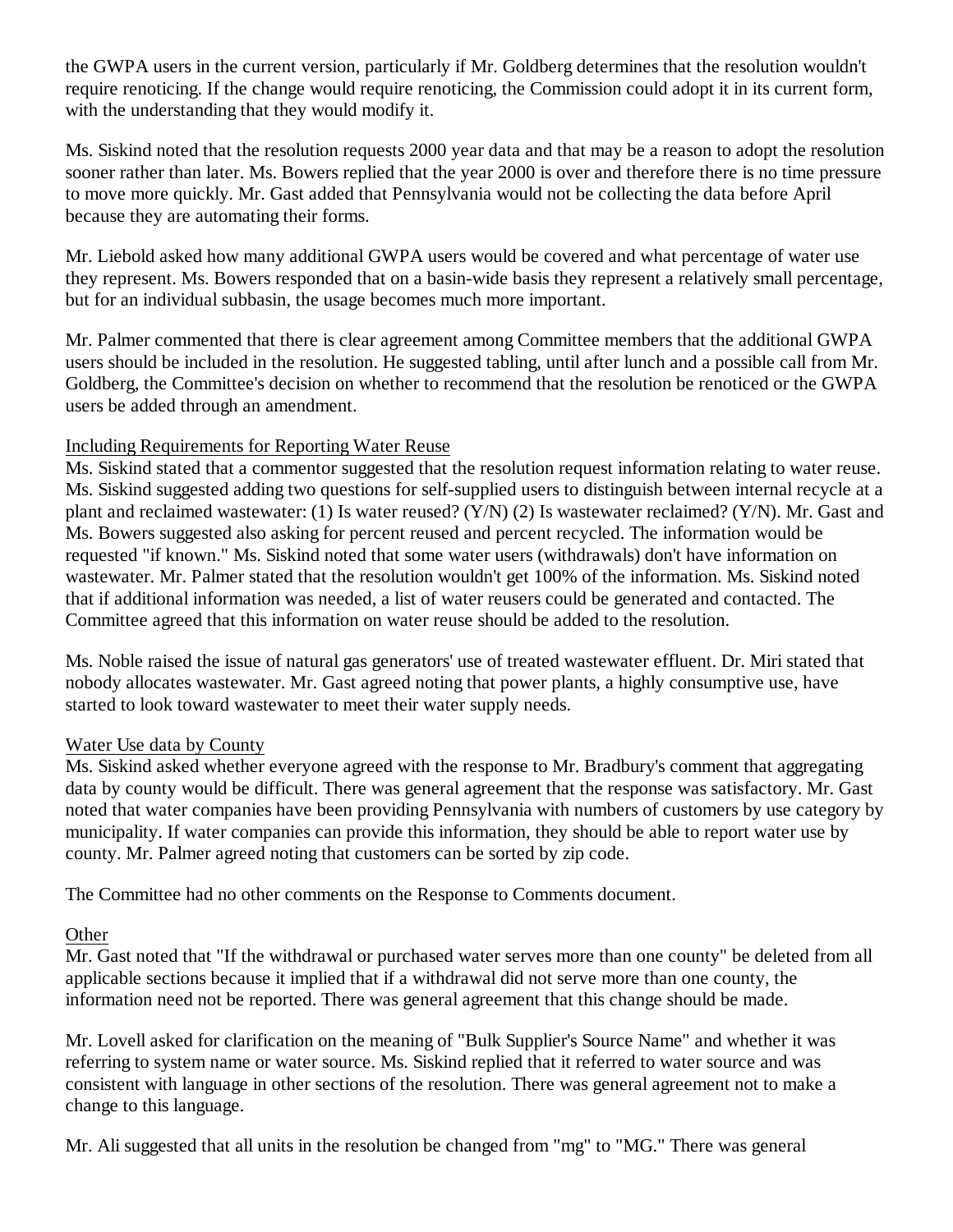agreement that this change should be made.

Mr. Gast noticed a major loophole. Under the section, *Annual Reporting Requirements for Subsequent Years*, it states that commencing with the year 2001 only a small subset of data need be reported unless there are changes to information initially reported under Section A. The way the regulations read, new withdrawals would not be required to submit information required under Section A. Therefore, he suggested adding a new sentence to the section, "All information required under Section A above shall be completed for new withdrawals." There was general agreement that this change should be made.

### Including Additional Users Subject to the GWPA Regulations (continued)

After lunch, the discussion on including additional GWPA users continued. Mr. Palmer summarized that there was agreement that the additional GWPA users be included and that he believed there was a preference to renotice the resolution rather than adopt it in its current form and amend it.

Mr. Palmer asked whether the comments submitted to date would be included if the resolution was renoticed. Ms. Bowers asked whether those testifying at the Commission meeting would need to return for the second hearing. Ms. Siskind said that DRBC would respond to all comments. Mr. Palmer said that if the Committee recommends renoticing and if the public hearing needs to be postponed, DRBC staff should notify the four commentors and Jan Phillips.

Dr. Miri stated that it should be up to Pennsylvania to decide whether to renotice or issue and amendment since the GWPA is in their state. Mr. Gast replied that he didn't feel strongly either way, but that the Commissioners should be informed that the Committee does not see a problem if they prefer to delay adoption. Dr. Miri agreed that the decision should be left to the Commissioners and they should be informed that the Committee wants to include the additional GWPA users, but the Committee doesn't have a strong preference if that is done through renoticing or an amendment. Ms. Bowers agreed that the decision should be left to the Commissioners. Ms. Siskind noted that the Response to Comments would be forwarded to the Commissioners tomorrow. The Committee could send a memorandum with that document informing the Commissioners that the Committee recommends including the additional GWPA users and of the pros and cons of the two procedural options.

# **IRP SUBCOMMITTEE REPORT**

### **Presentation**

Ms. Bowers distributed the Draft IRP Guidance Document (dated 12/20/00) to the Committee along with a memorandum from the IRP subcommittee to Bill Palmer. The memorandum stated that the guidance document was designed to provide guidance both to municipalities interested in applying to DRBC to lower their subbasin's ground water withdrawal limit and to others interested in applying the IRP approach for developing water supply plans. She noted that there were still several outstanding questions raised by PADEP and that Mr. Gast would be responding to them. Ms. Bowers reviewed the questions in the memo:

- Must it be mandatory for all municipalities within a subbasin to adopt the IRP, or can municipalities 1. with minor land areas within the subbasin be excluded from adopting the IRP?
- Will DRBC require that all municipalities in the subbasin "implement" their designated roles as 2. identified in the IRP prior to DRBC adopting the revised ground water withdrawal limit (i.e., must the municipalities complete and promulgate revised comprehensive plans and/or ordinances if so called for in the IRP prior to DRBC adopting the revised ground water limit)?
- 3. Is PA-DEP willing to provide (through DRBC's adoption of lower ground water limit based on preservation needs identified in an IRP) a higher level of protection to stream resources than what the state currently provides under existing laws of the Commonwealth?
- 4. If yes to #3, then what is required to be included in the IRP in terms of implementation by the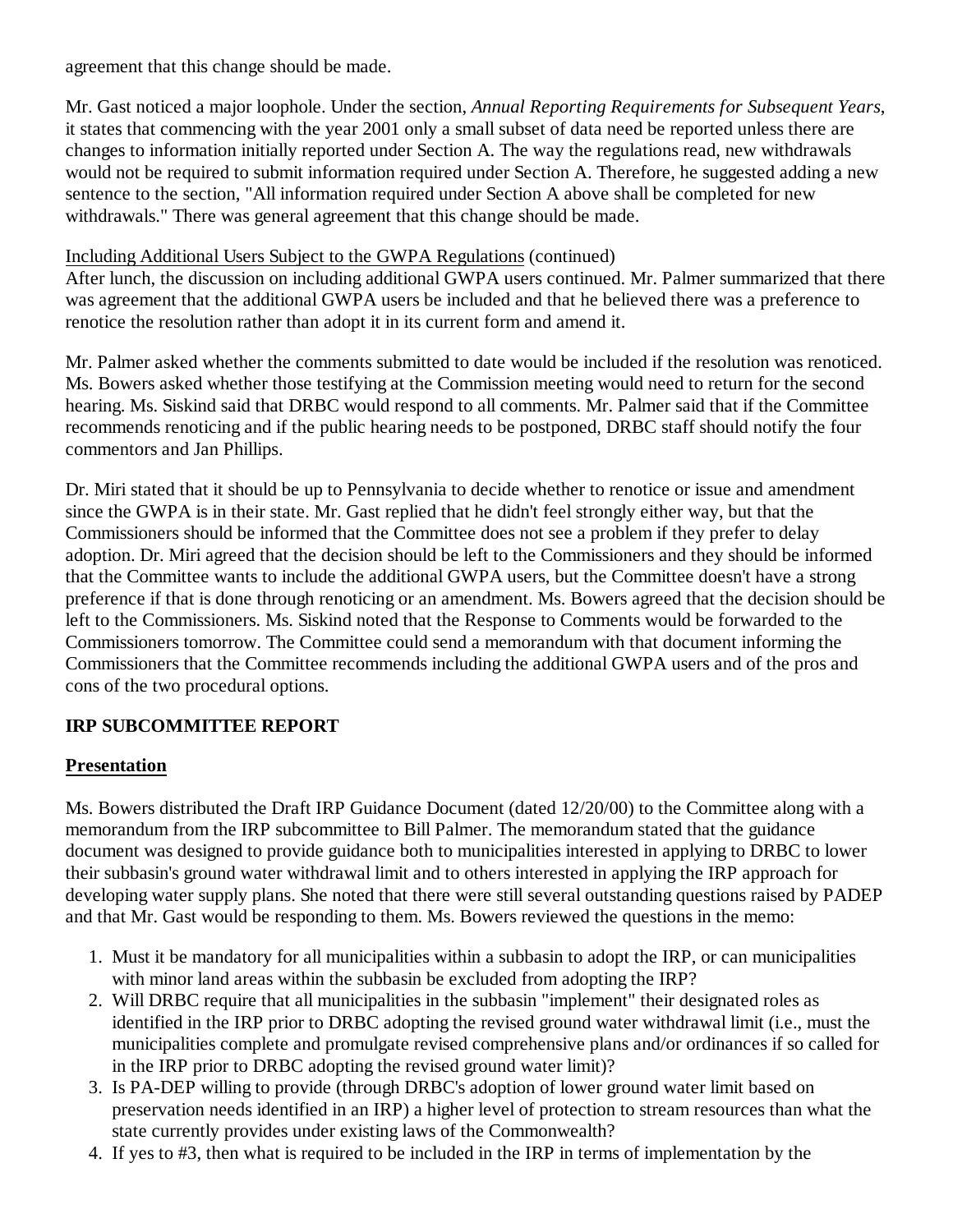municipalities and scientific basis to achieve that protection?

She stated that when responses to these questions are given by PADEP, the guidance will likely need to be revised. However, whatever the responses may be, the DRBC regulations exist and necessitate a guidance document. Ms. Bowers asked the Committee to review the guidance and provide comments to Ms. Siskind by January 31st and suggested that the Committee discuss the document at its mid-February meeting.

### **Discussion/Issues Raised**

Mr. Palmer asked whether the guidelines would be approved or adopted by the Commission. Mr. Pollison responded that they should be acceptable to the Commission but may not require formal approval.

Dr. Mercuri asked whether the guidance would require an expanded Ground Water Protected Area administrative agreement between Pennsylvania and DRBC. Mr. Gast replied that Pennsylvania provides the funding to support the GWPA efforts and he did not know whether, once IRPs started being submitted, it would require additional support. Ms. Bowers stated that the guidance would streamline, not expand, the work effort for both DRBC staff and applicants and suggested that any additional work effort could be reflected in the annual budget review.

Mr. Palmer asked who within DRBC would be reviewing the IRPs and answering applicants questions. Mr. Pollison and Ms. Siskind replied that applications would be forwarded initially to the Planning and Implementation Branch and would be reviewed by both the planning and technical staff. Questions should be directed to Ms. Siskind since she is the staff member most familiar with the guidance.

Ms. Bowers commented that to her knowledge there are no other documents on how to do an IRP that address ground water and surface water, quality, quantity, instream uses and land use altogether. There is an increasing desire for this approach and the guidance may encourage others to apply it to areas outside the GWPA.

Ms. Bowers concluded the discussion by presenting a memorandum from the IRP Subcommittee to Mr. Palmer asking the Committee to consider recommending to the Commission that the Comprehensive Plan embrace the concepts of integrated resources planning and to extend these concepts to a much larger scale.

# **UNACCOUNTED-FOR-WATER (UAW)**

Dr. Miri presented draft results of UAW trends for purveyors over 1 mgd in New Jersey. The data are for 1989,1993, and 1999 and all data are based on unmetered ratio. There was a reasonable response rate from purveyors. The trends are encouraging; more systems showed a decline in their unmetered ratio than an increase. The survey raised awareness and concern about the issue. One purveyor, Willingboro MUA, had a ratio over 30%. NJDEP will be taking a closer look at all purveyors with a declining trend.

Mr. Neukrug asked what the response rate was and whether those that did not respond would have affected the overall trend. Dr. Miri responded that he didn't have the percent responding, but that based on previous data, those that did not respond were not skewed towards high unmetered ratios and would follow the same overall pattern. Mr. Palmer asked whether New Jersey had any data between 1993 and 1999. Dr. Miri responded that New Jersey has some data from 1996 but the data have not been compiled.

Mr. Lovell presented UAW trends for purveyors in Delaware. Delaware has received data for all purveyors for all years from 1990 to 1999 with the exception of United Water and Dover. He noted a few anomalies in the data. Dover Air Force Base (AFB) has a negative unaccounted for water ratio because the ratio is based on a comparison of withdrawals to sewer flows. The AFB does not have all their connections metered. The negative ratio is indicative of an I/I problem that they are focusing on correcting. Smyrna has seen a distinct decline in UAW due to an increase in the number of service meters over the years. Wilmington, which is in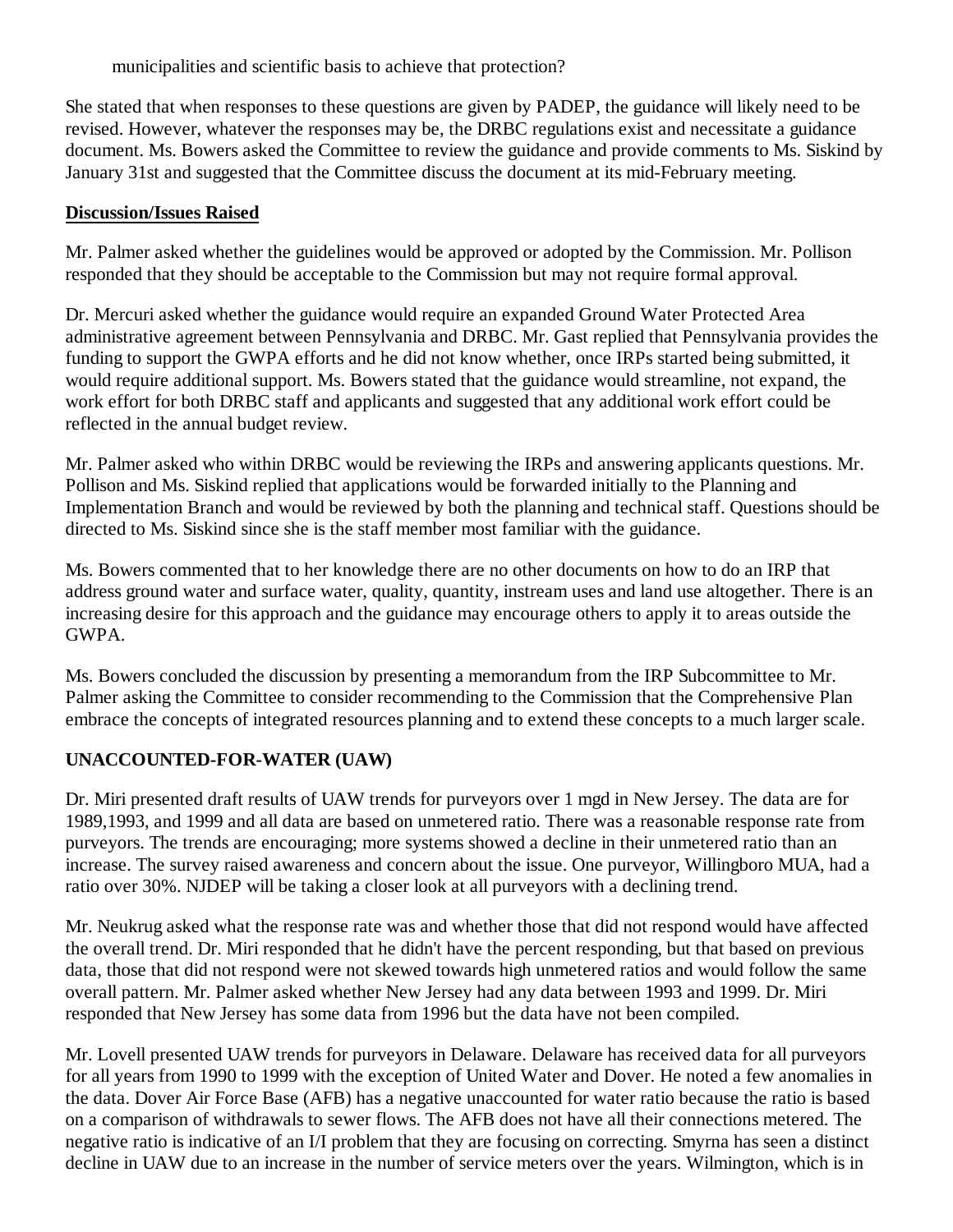year 4 to 5 of a 10 year program to repair all their service connections, will see a decline in UAW. Earlier UAW ratios for Wilmington are not as reliable as the 1999 numbers. Overall, there isn't an apparent discernible, nor is there an obvious change in UAW as a result of the Leak Detection and Repair Program.

Ms. Noble asked why there were two columns in the spreadsheet for each of the years 1989, 1992 and 1993 and why the columns didn't agree. Ms. Siskind explained that discrepancy was due to there being two different sources of data. Delaware collected data in 1989, 1992 and 1993 at the request of DRBC. The new data that Delaware collected for 1990-1999 is different. It is not clear why; one explanation is that different formulas may have been used.

Mr. Palmer questioned whether the data were meaningful if they couldn't be used to show a statistical trend. Mr. Lovell commented that it is difficult to get a side by side comparison. Ms. Siskind said the data needs resolution would address this because it would provide a consistent formula for unaccounted for water and would also require reporting on an annual basis which will provide much more reliable trends. Dr. Miri noted that the advantage of unmetered ratio is that it provides an easily defined number that can be used for comparison.

Dr. Ali asked for an explanation of the large fluctuations in the Wilmington numbers. Mr. Lovell replied that the City's method of calculating UAW has changed and was previously based on a small sample that was interpolated. The 1999 numbers are more reliable.

Mr. Liebold commented that the information is meaningful if one purveyor has a 10% unmetered ratio and another has 25%. Mr. Neukrug noted that the cost per thousand gallons is higher with higher UAW. The information reveals who is doing a better job and encourages utilities to introduce best management practices to reduce UAW. He continued that the goal should be to get utilities to recognize the importance of best management practices. These would be different in the city than in the suburbs. There are many different contributing factors such as the age of the system. Each utility must judge itself against its own record rather other utilities. UAW can change from year to year based on weather and precipitation; unmetered use may stay the same, while metered use may fluctuate widely. Mr. Gast noted that major fires can also change the unmetered ratio.

Dr. Miri stated that it is important to have a long record. Mr. Neukrug concurred stating that Philadelphia uses a five year running average which reflects a more steady trend.

Mr. Gast stated that he updated the 1999 UAW tables he previously distributed to include data from 1989, 1992 and 1993. The data included all purveyors over 100,000 gpd. Of the total use of 613 million, 122 million, or approximately 20%, is UAW. In 1989, UAW was 21.9%;, in 1992, 21.1%; and in 1993, 18.9%. Philadelphia accounts for approximately 45% of the usage (281 million of the 613 million) and approximately 70% of the UAW (87 million of the 122 million). Without Philadelphia, UAW is 11%. He noted that Philadelphia has shown significant improvement over the years. UAW is now 31%, while in 1989 it was 41%; in 1992, 41% ;and in 1993, 37%.

Mr. Neukrug commented that all of Philadelphia's UAW is returned to the Estuary.

Ms. Siskind stated that the States were asked to collect the data in order to determine the next steps DRBC should take. The Leak Detection and Repair (LDR) regulations require plans to be submitted every three years and this has not occurred since 1993. Possible next steps include asking for a new set of LDR Plans from purveyors; focusing on those with UAW over 15%; or going to a five year cycle. Ms. Siskind asked whether this issue should be an agenda item at a future meeting.

Mr. Palmer suggested that DRBC should get more consistent reporting and develop better trends before deciding what to do. Dr. Miri stated that although the Committee had a lot on its plate, the Committee should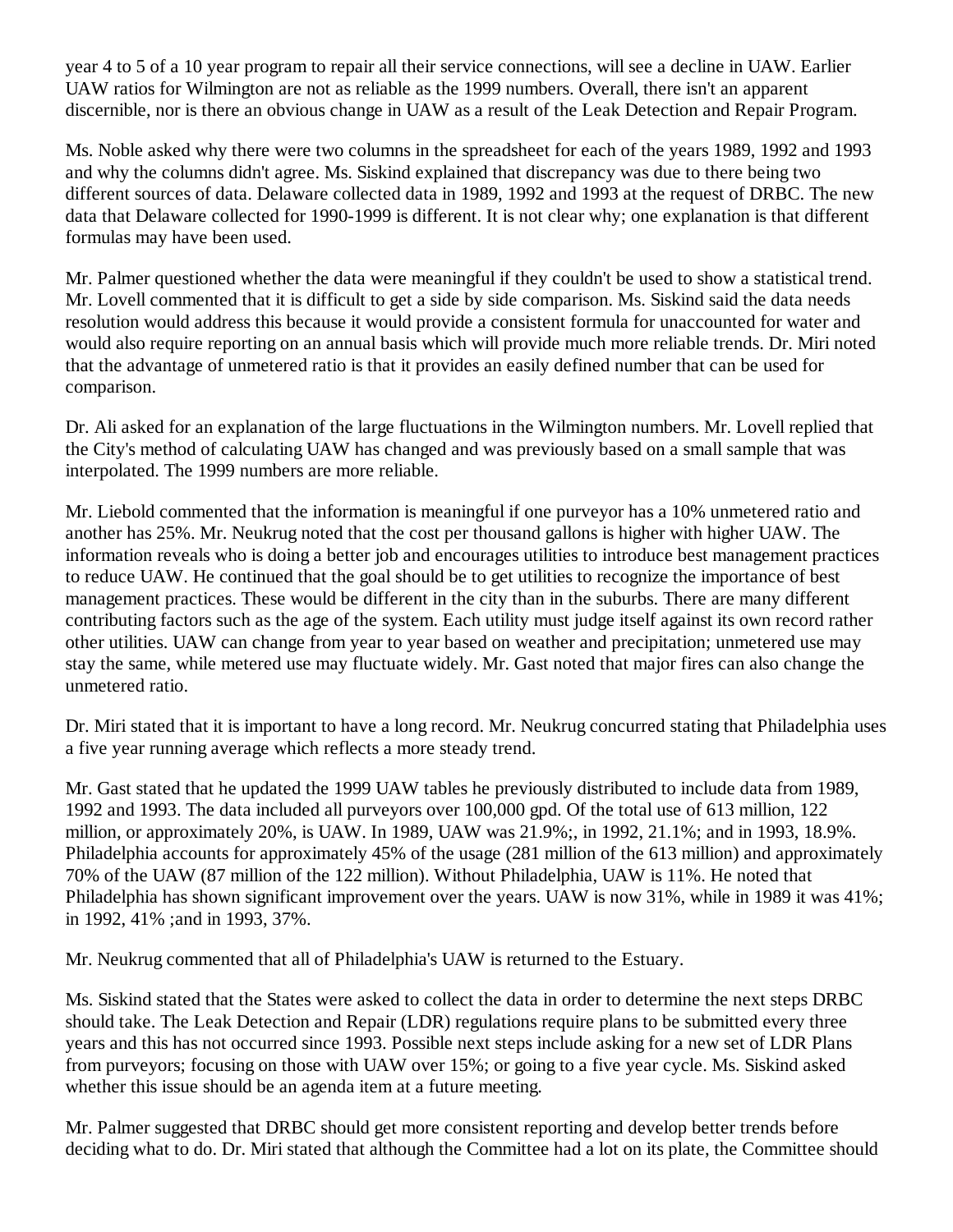pursue it. Mr. Gast agreed. Ms. Siskind noted that during a previous discussion on reclaimed water, it was commented that UAW and reclaimed water should be looked at together. Ms. Bowers suggested having a discussion on spray irrigation and then bringing the two issues together. Mr. Palmer agreed that this should be the next issue the Committee would tackle after either the data needs resolution or guidance was completed.

### **COMPREHENSIVE PLANNING PROCESS**

### **Presentation**

Ms. Siskind reported that Commission has initiated a comprehensive planning process to develop a water resources plan for the Delaware River Basin. The new Comprehensive Plan will address to some degree all the areas covered in the compact including: ground water and surface water, water supply and flow management, water quality, water resource protection, flood protection, recreation and power. The Plan will take an integrated approach and will address the interrelationship of these issues. The initial phase of the project involves 2 efforts: (1) reorganizing the existing comprehensive plan and (2) kicking off the new comprehensive plan. With regard to existing Comprehensive Plan, the Commission hired Dave Everett to update and reorganize it. Mr. Everett has completed his review and the changes are being word processed.

A Watershed Advisory Council has been formed to guide the new comprehensive planning process. The Council consists of 32 members representing a broad range of interests - state and county representatives, the cities of New York and Philadelphia, business and utility representatives, and environmental and fisheries organizations. The first meeting of the Council will take place on January 17th. Mike Personett, a consultant hired by the Commission, is interviewing Commissioners' alternates and Council members to determine what issues should be addressed in the Plan. From these interviews, an interests assessment will be developed that will present the potential issues to be addressed in the Comprehensive Plan, stakeholder perspectives on these issues and areas on which there is consensus and disagreement. Another important effort will be the development of a scope of work that will lay out key tasks and milestones. The established advisory committees will be an important part of the process and the Commission will be looking to them for technical input and guidance. Each advisory committee has been invited to send a representative, the Chair or other member, to the Council meetings. It is very important that this be a consensus-building process to ensure that the plan is accepted and successfully implemented. She asked the Committee to consider the key issues that should be addressed in the Plan and it role in the process.

### **Discussion/Issues Raised**

Dr. Ali asked whether the Council included a representative from the agricultural community. Ms. Noble responded that Robert Baker of Baker Farms was a member. Mr. Young asked who are the fisheries representatives. Ms. Noble replied that New Jersey Fish Game and Wildlife and Delaware River Foundation were members. Ms. Bowers asked if there were any action items for the Committee. Ms. Noble commented that the Committee hadn't acted on the memorandum from the IRP subcommittee asking the Committee to consider recommending to the Commission that the Comprehensive Plan embrace the concepts of integrated resources planning.. She stated that it is important that the Committee make the statement. Ms. Siskind noted that she is asking committees to provide feedback on the plan and this would be an appropriate action for the Committee. The recommendation could be presented to the Commission on Tuesday by Mr. Palmer and then to the Council on January 17th .

Mr. Young asked, how would you not approach the comprehensive plan this way? Ms. Bowers replied that it is not widely recognized that water quality and quantity need to be woven together. Mr. Gast added that as you go farther down the list it becomes less obvious; there is some acknowledgment of the interrelationship with aquatics issues, and less with instream uses, land use and community values. Mr. Pollison suggested informing the Commissioners that the Committee discussed the recommendation and believes it is important that the principles be maintained in the process. Ms. Bowers commented that it was important to get the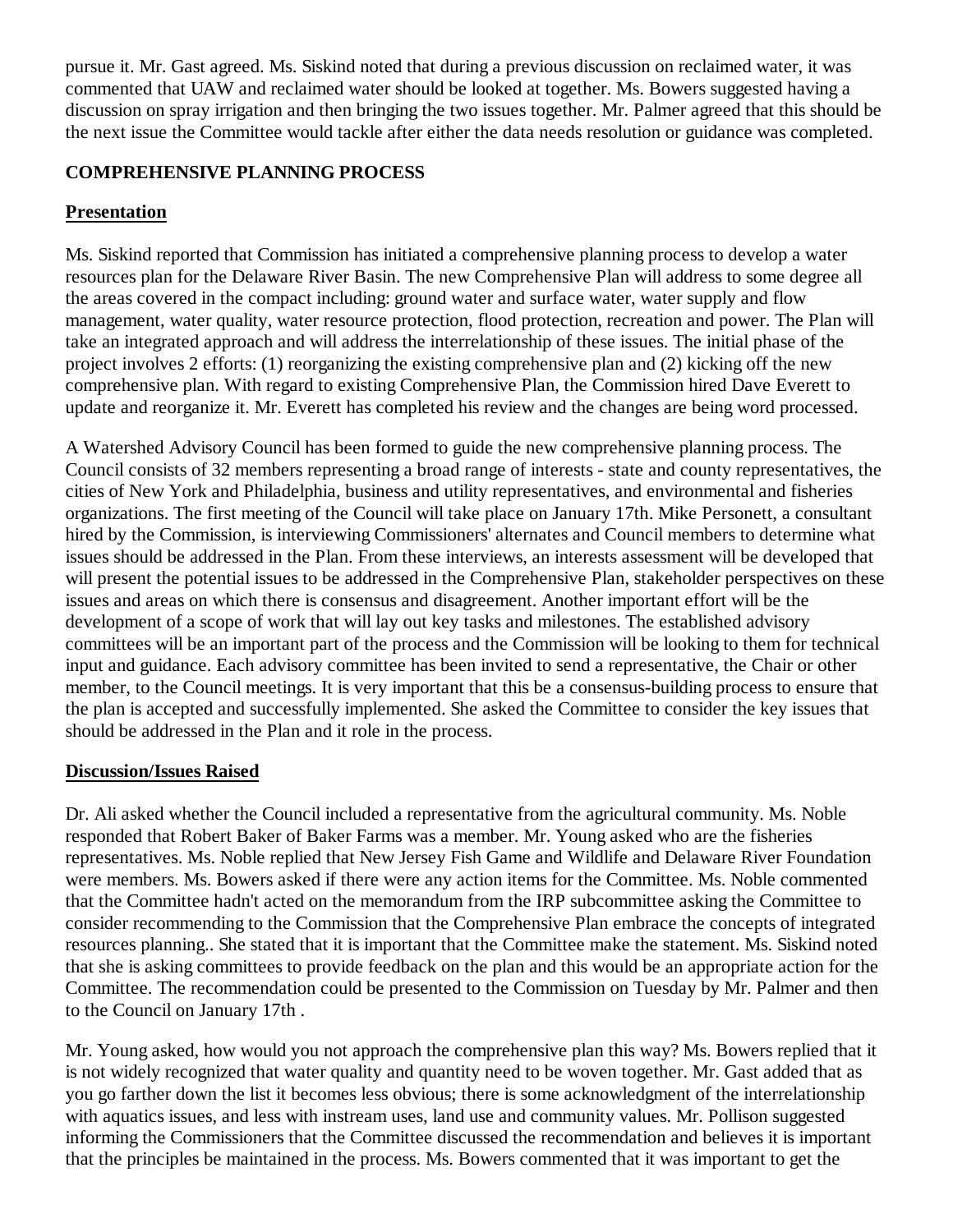concept out early in process. Mr. Palmer agreed to present it to the Commission at the next meeting.

### **RECLAIMED WATER USE AT GOLF COURSES**

Ms. Siskind reported that she received several good contacts from Ms. Bowers for people that could speak to the Committee on reclaimed water use at golf courses. She contacted an individual golf course using reclaimed water, the USGA and Audobon International which certifies golf courses that have implemented environmentally sound practices. All expressed significant interest in speaking with the Committee. Ms. Siskind suggested setting up a Brown Bag Lunch with 3 speakers and inviting golf courses and other interested parties to attend. The Committee could meet separately with the speakers after the Brown Bag lunch. The Committee agreed. Committee members expressed interest in all three proposed speakers. Ms. Bowers suggested asking speakers to discuss the cons, as well as the pros, and the areas of agreement and disagreement. The Brown Bag Lunch will be scheduled as part of the Committee's regular business meeting in April.

### **NEXT MEETING**

The next meeting was scheduled for February 13th at 9:30 a.m. at the DRBC office in West Trenton. The following meeting was scheduled for April 19th at 9:30 a.m. at the DRBC office in West Trenton and will include a Brown Bag lunch on reclaimed water use at golf courses.

### **WATER MANAGEMENT ADVISORY COMMITTEE ATTENDANCE January 4, 2001**

### **Members Present**

| 1. Ferdows Ali (designee) | New Jersey Dept. of Agriculture                 |
|---------------------------|-------------------------------------------------|
| 2. Janet Bowers           | <b>Chester County Water Resources Authority</b> |
| 3. William Gast           | Pennsylvania DEP                                |
| 4. Warren Lavery          | New York State DEC                              |
| 5. Stewart Lovell         | <b>Delaware DNREC</b>                           |
| 6. Bruno Mercuri          | Mercuri & Associates                            |
| 7. David Milan            | <b>Superior Water Company</b>                   |
| 8. Joseph Miri            | New Jersey DEP                                  |
| 9. Howard Neukrug         | Philadelphia Water Department                   |
| 10. Mary Ellen Noble      | Delaware Riverkeeper Network                    |
| 11. William Palmer        | <b>Water Resources Association</b>              |
| 12. Frank Schaefer        | U.S. Army Corps of Engineers                    |
| 13. Ron Sloto             | U.S. Geological Survey                          |